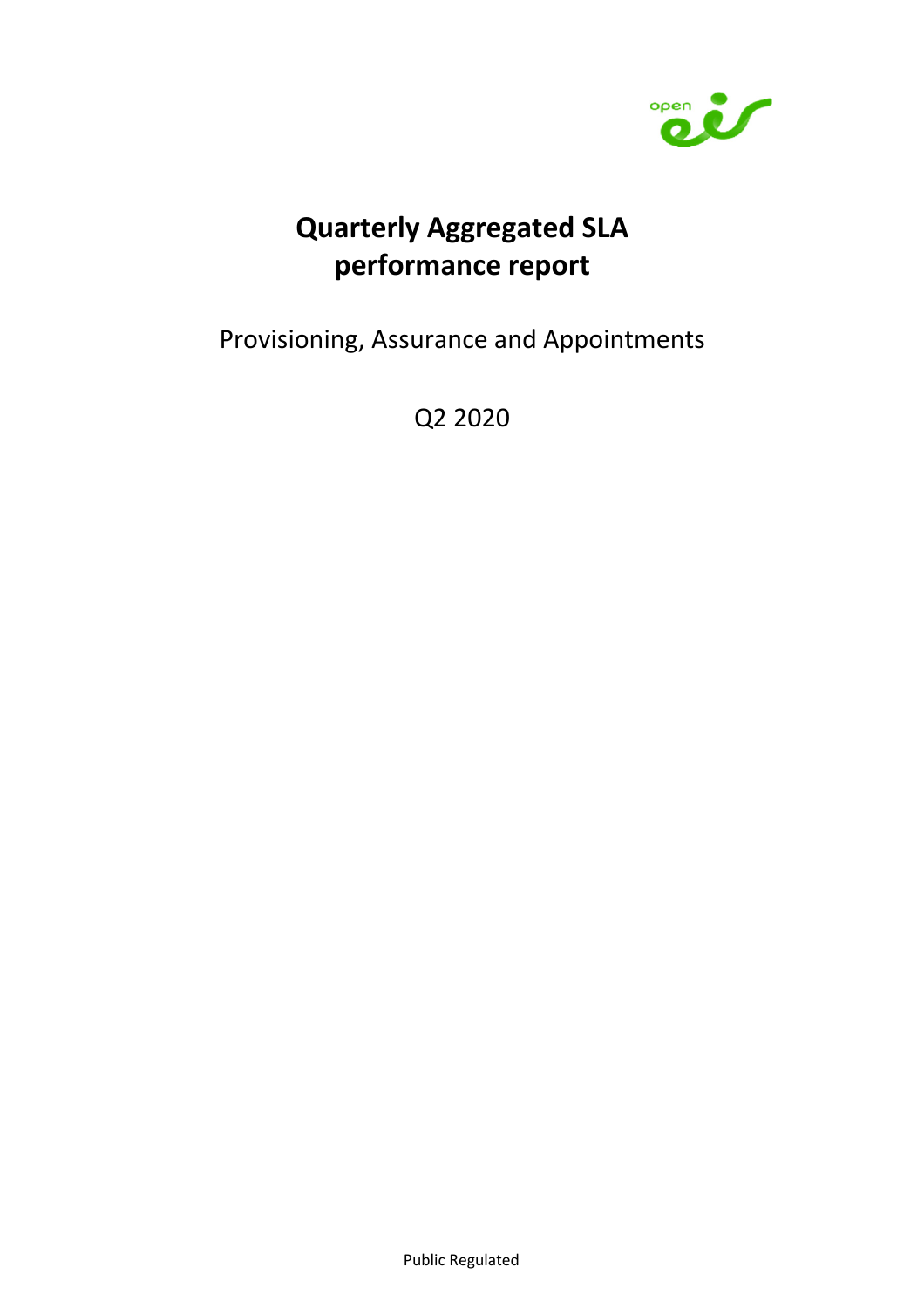#### Quarterly Aggregated SLA Performance Report

As outlined in ComReg Decision D10/18 WLA Market Section 10.9, WCA Market Section 10.18 and D03/20 17.16, open eir has an obligation to publish quarterly reports that outline the actual performance achieved against the relevant SLAs included in these markets. These quarterly reports should be broken down on a month by month basis with aggregated data for all Operators availing of the services in the markets. In addition, open eir is required to provide the methodology on how the individual metrics are calculated, which can be found in the openeir website here

This report is comprised of six individual tables for the period:

- Tables 1-3: Provisioning metrics, including Appointment-based SLA.
- Tables 4-6: Service Assurance metrics.

Note: the report only includes metrics that had registered activity in the period in question in open eir's systems.

Process points abbreviations

| <b>APPT</b>            | Appointment                  |
|------------------------|------------------------------|
| <b>DC</b>              | <b>Delivery Confirmation</b> |
| <b>DD</b>              | Due Date                     |
| <b>DEL</b>             | Delivery                     |
| <b>OA</b>              | Order Acknowledgement        |
| <b>OF</b>              | <b>Order Forecast</b>        |
| $\overline{\text{OV}}$ | <b>Order Validation</b>      |
| R                      | Repair                       |
| VAL                    | Validation                   |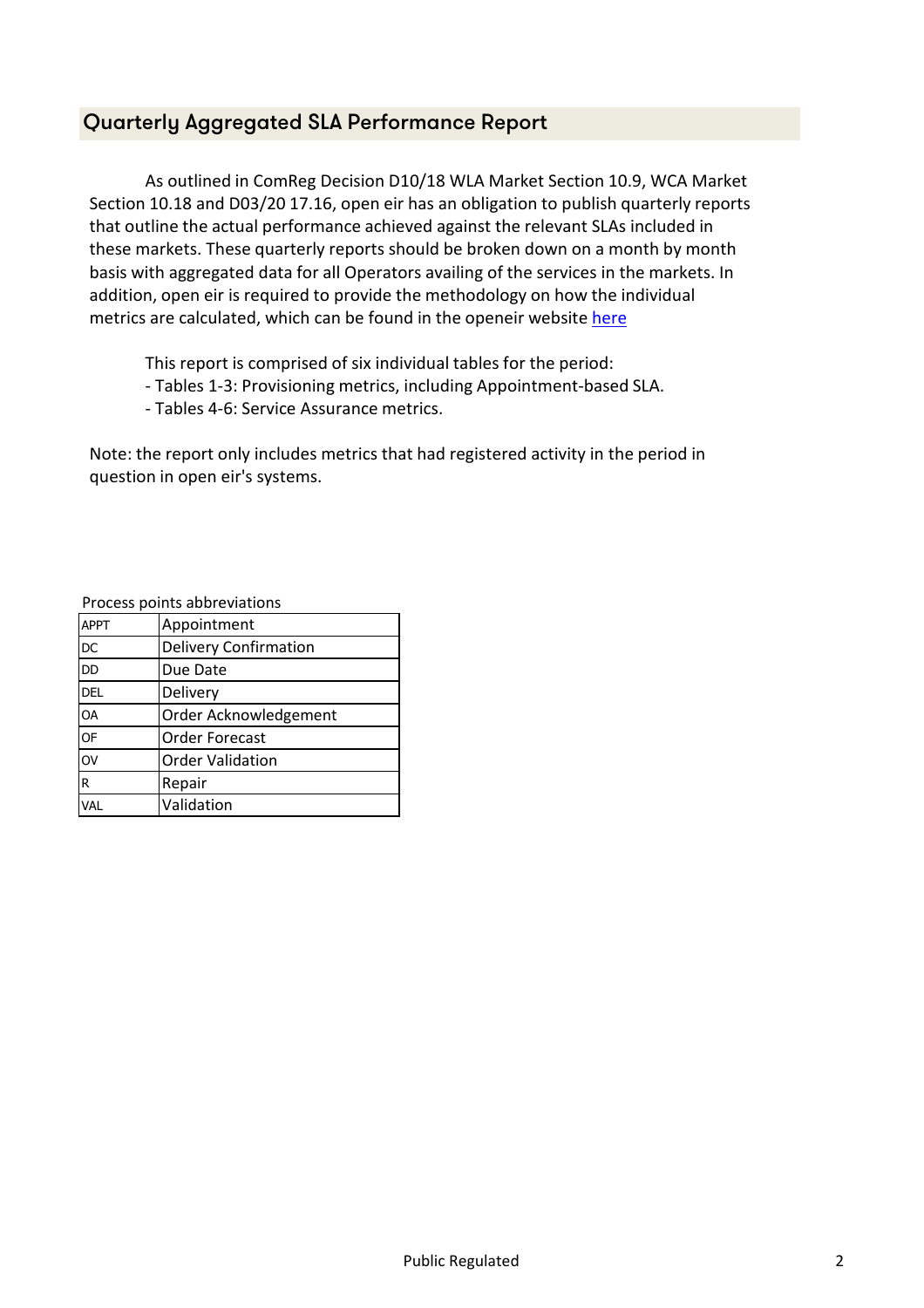open  $\overline{\bullet}$ 

Provisioning April 2020

п

| <b>SLA Name</b>      | Activity       | Process Time    | Process    | %Performance Target | %Performance Actual |
|----------------------|----------------|-----------------|------------|---------------------|---------------------|
| <b>ISDN PRA</b>      |                | 0               | DC         | 100%                | 100.00%             |
| <b>ISDN PRA</b>      |                | 0               | OV         | 0%                  | 100.00%             |
| LLU_DRL              | 1a             | 4H              | DD         | 92%                 | 100.00%             |
| LLU_DRL              | 1b             | 1D              | DD         | 98%                 | 100.00%             |
| LLU_DRL              | 1 <sub>c</sub> | 10D             | DD         | 100%                | 100.00%             |
| LLU_ULE              | 2a             | 4H              | DD         | 92%                 | 100.00%             |
| LLU_ULE              | 2 <sub>b</sub> | 1D              | DD         | 98%                 | 100.00%             |
| LLU_ULE              | 2c             | 5D              | DD         | 100%                | 100.00%             |
| LLU_PU               | 12             | 0               | DD         | 100%                | $0.00\%$            |
| LLU_PLS              | 14             | 0               | DD         | 100%                | 90.91%              |
| LLU_PLB              | 15             | 5D              | DD         | 95%                 | 100.00%             |
| LLU_PUS              | 18             | $\pmb{0}$       | DD         | 100%                | 100.00%             |
| LLU_PUS              | 9a             | 4H              | <b>VAL</b> | 90%                 | 100.00%             |
| LLU_PUS              | 9b             | 2D              | <b>VAL</b> | 100%                | 100.00%             |
| EIL 1Gb              |                | $\pmb{0}$       | DC         | 100%                | 100.00%             |
| EIL 1Gb              |                | 0               | OA         | 100%                | $0.00\%$            |
| EIL 1Gb              |                | $\pmb{0}$       | OF         | 100%                | 100.00%             |
| EIL 1Gb              |                | $\pmb{0}$       | DD         | 100%                | 100.00%             |
| EIL 1Gb              |                | $\pmb{0}$       | <b>OV</b>  | 100%                | 100.00%             |
| EIL 10Gb             |                | $\pmb{0}$       | DC         | 100%                | 100.00%             |
| EIL 10Gb             |                | $\pmb{0}$       | 0A         | 100%                | 66.67%              |
| EIL 10Gb             |                | $\pmb{0}$       | 0F         | 100%                | 100.00%             |
| EIL 10Gb             |                | 0               | OV         | 100%                | 66.67%              |
| EIL 10Gb             |                | 0               | DD         | 100%                | 100.00%             |
| WUP 10Gb             |                | $\pmb{0}$       | DC         | 100%                | $0.00\%$            |
| WUP 10Gb             |                | $\pmb{0}$       | OA         | 100%                | 100.00%             |
| WUP 10Gb             |                | $\pmb{0}$       | OF         | 100%                | 0.00%               |
| WUP 10Gb             |                | $\pmb{0}$       | <b>OV</b>  | 100%                | 100.00%             |
| WUP 10Gb             |                | $\pmb{0}$       | DD         | 100%                | 100.00%             |
| <b>SEA</b>           |                | $\pmb{0}$       | DC         | 100%                | 65.00%              |
| <b>SEA</b>           |                | $\pmb{0}$       | 0A         | 100%                | 97.00%              |
| <b>SEA</b>           |                | 0               | OF         | 100%                | 17.00%              |
| SEA                  |                | $\pmb{0}$       | OV         | 100%                | 44.00%              |
| <b>SEA</b>           |                | $\pmb{0}$       | DD         | 100%                | 94.34%              |
| <b>Apt-based SLA</b> | 1a             | 7D              | APPT       | 90%                 | 99.93%              |
| <b>Apt-based SLA</b> | 1 <sub>b</sub> | 8D              | APPT       | 100%                | 99.98%              |
| <b>Apt-based SLA</b> | $1c$           | 9D              | APPT       | 100%                | 100.00%             |
| <b>Apt-based SLA</b> | 2a             | 11D             | DEL        | 95%                 | 99.50%              |
| <b>Apt-based SLA</b> | 2 <sub>b</sub> | 20 <sub>D</sub> | DEL        | 98%                 | 99.74%              |
| <b>Apt-based SLA</b> | 2c             | 41D             | DEL        | 100%                | 99.98%              |
| <b>Apt-based SLA</b> | 3a             | 11D             | DEL        | 80%                 | 98.90%              |
| <b>Apt-based SLA</b> | 3b             | 21 <sub>D</sub> | DEL        | 85%                 | 99.78%              |
| <b>Apt-based SLA</b> | 3c             | 41 <sub>D</sub> | DEL        | 90%                 | 99.95%              |
| <b>Apt-based SLA</b> | 3d             | 66D             | DEL        | 95%                 | 99.98%              |
| <b>Apt-based SLA</b> | 3e             | 131D            | DEL        | 100%                | 100.00%             |

1<br>Delivery process points for data products do not have standard timelines, they depend on the specific order's characteristics and are assessed individually.

2 This data represents the figures before adjustment for customer delay which prevents the order being validated within the SLA metric.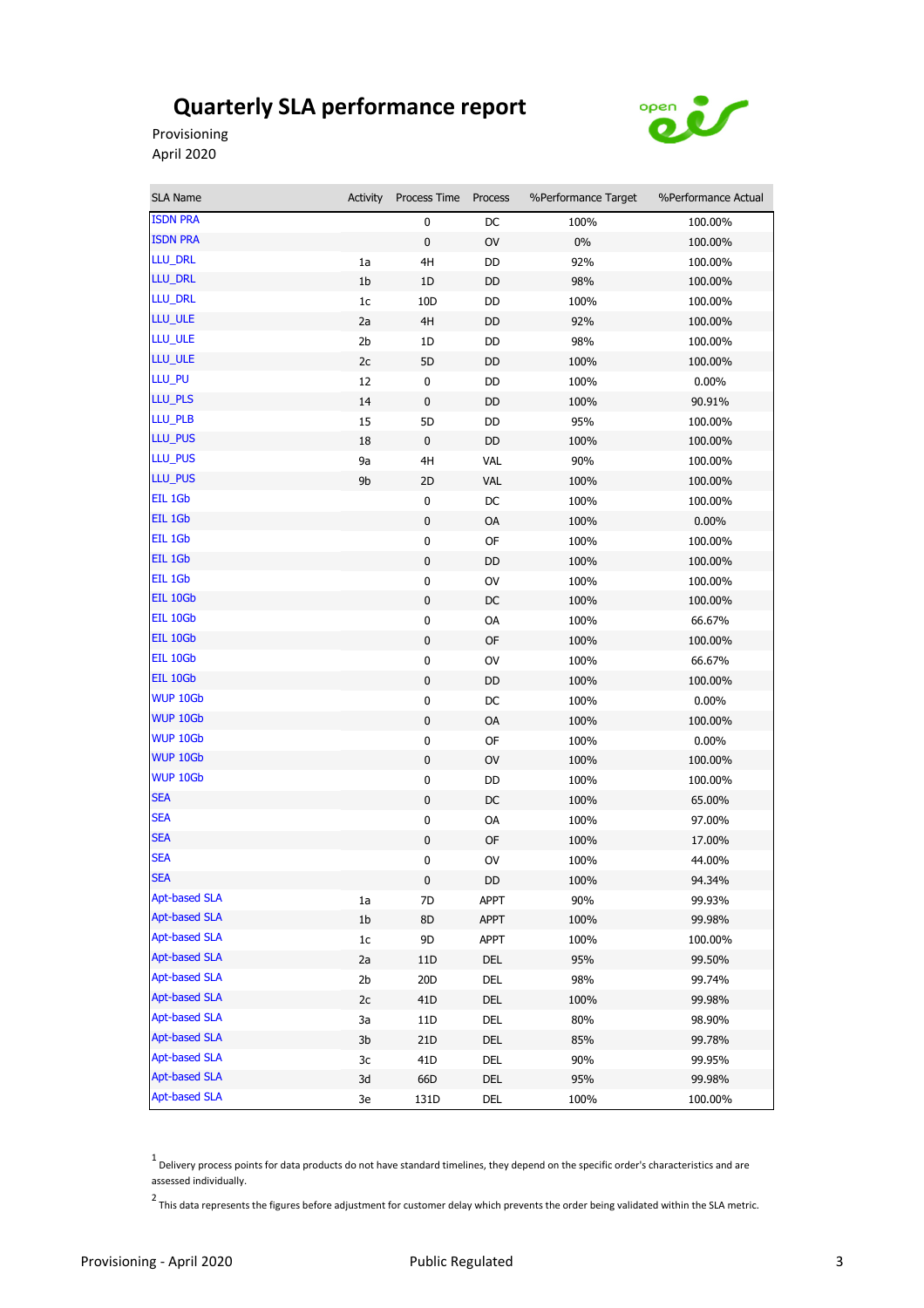

Provisioning May 2020

| SLA Name             | Activity       | Process Time Process |             | %Performance Target | %Performance Actual |
|----------------------|----------------|----------------------|-------------|---------------------|---------------------|
| LLU_DRL              | 1a             | 4H                   | DD          | 92%                 | 100.00%             |
| LLU_DRL              | $1b$           | 1D                   | DD          | 98%                 | 100.00%             |
| LLU_DRL              | 1 <sub>c</sub> | 10D                  | DD          | 100%                | 100.00%             |
| LLU_ULE              | 2a             | 4H                   | DD          | 92%                 | 100.00%             |
| LLU_ULE              | 2b             | 1D                   | DD          | 98%                 | 100.00%             |
| LLU_ULE              | 2c             | 5D                   | DD          | 100%                | 100.00%             |
| LLU_PLS              | 14             | 0                    | DD          | 100%                | 97.96%              |
| LLU_PLB              | 15             | 5D                   | DD          | 95%                 | 84.62%              |
| LLU_PUS              | 18             | $\pmb{0}$            | DD          | 100%                | 100.00%             |
| LLU_PUS              | 9a             | 4H                   | <b>VAL</b>  | 90%                 | 100.00%             |
| LLU_PUS              | 9b             | 2D                   | VAL         | 100%                | 100.00%             |
| EIL 10Gb             |                | $\pmb{0}$            | DC          | 100%                | 66.67%              |
| EIL 10Gb             |                | $\pmb{0}$            | OA          | 100%                | 100.00%             |
| EIL 10Gb             |                | 0                    | OV          | 100%                | 100.00%             |
| EIL 10Gb             |                | $\pmb{0}$            | DD          | 100%                | 100.00%             |
| WUP 10Gb             |                | $\pmb{0}$            | DC          | 100%                | 50.00%              |
| WUP 10Gb             |                | 0                    | OA          | 100%                | 100.00%             |
| WUP 10Gb             |                | $\pmb{0}$            | OF          | 100%                | 100.00%             |
| WUP 10Gb             |                | $\pmb{0}$            | <b>OV</b>   | 100%                | 100.00%             |
| WUP 10Gb             |                | $\mathbf 0$          | DD          | 100%                | 100.00%             |
| <b>SEA</b>           |                | $\pmb{0}$            | DC          | 100%                | 59.09%              |
| <b>SEA</b>           |                | $\pmb{0}$            | OA          | 100%                | 91.43%              |
| <b>SEA</b>           |                | $\pmb{0}$            | OF          | 100%                | 44.44%              |
| <b>SEA</b>           |                | $\pmb{0}$            | <b>OV</b>   | 100%                | 60.00%              |
| <b>SEA</b>           |                | $\pmb{0}$            | DD          | 100%                | 95.24%              |
| <b>Apt-based SLA</b> | 1a             | 7D                   | <b>APPT</b> | 90%                 | 99.95%              |
| <b>Apt-based SLA</b> | 1b             | 8D                   | <b>APPT</b> | 100%                | 99.96%              |
| <b>Apt-based SLA</b> | 1 <sub>c</sub> | 9D                   | <b>APPT</b> | 100%                | 100.00%             |
| <b>Apt-based SLA</b> | 2a             | 11D                  | DEL         | 95%                 | 99.73%              |
| <b>Apt-based SLA</b> | 2 <sub>b</sub> | 20 <sub>D</sub>      | DEL         | 98%                 | 99.75%              |
| <b>Apt-based SLA</b> | 2c             | 41 <sub>D</sub>      | DEL         | 100%                | 99.98%              |
| <b>Apt-based SLA</b> | 3a             | $11D$                | DEL         | 80%                 | 99.16%              |
| <b>Apt-based SLA</b> | 3 <sub>b</sub> | 21D                  | <b>DEL</b>  | 85%                 | 99.53%              |
| <b>Apt-based SLA</b> | 3c             | 41 <sub>D</sub>      | DEL         | 90%                 | 99.95%              |
| <b>Apt-based SLA</b> | 3d             | 66D                  | DEL         | 95%                 | 99.97%              |
| <b>Apt-based SLA</b> | 3e             | 131D                 | DEL         | 100%                | 100.00%             |

 $^1$  Delivery process points for data products do not have standard timelines, they depend on the specific order's characteristics and are assessed individually.

2 This data represents the figures before adjustment for customer delay which prevents the order being validated within the SLA metric.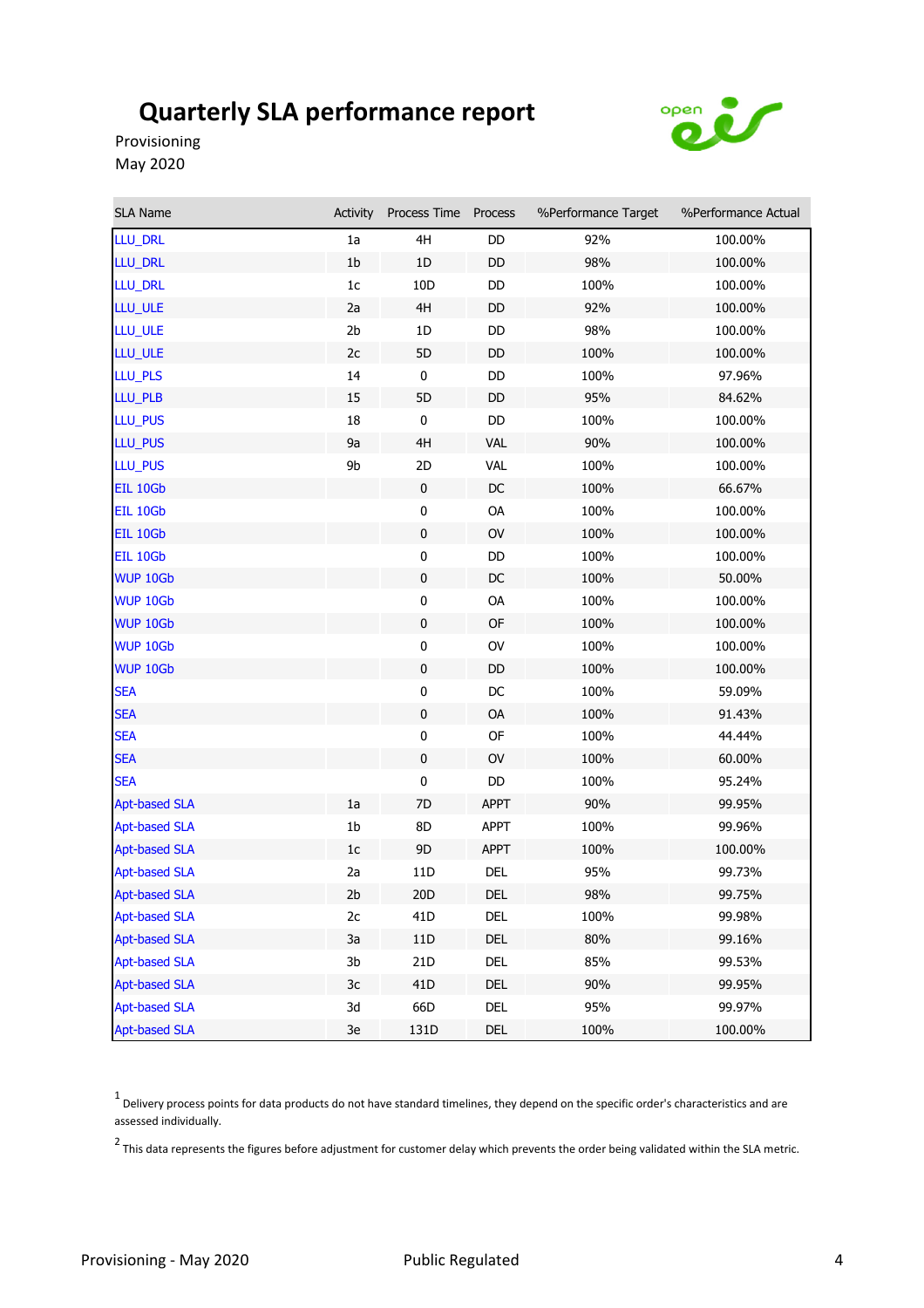

Provisioning June 2020

i.

| <b>SLA Name</b>      | Activity       | Process Time    | Process    | %Performance Target | %Performance Actual |
|----------------------|----------------|-----------------|------------|---------------------|---------------------|
| <b>ISDN PRA</b>      |                | 0               | DC         | 100%                | 100.00%             |
| <b>ISDN PRA</b>      |                | 0               | OV         | $0\%$               | 100.00%             |
| LLU_DRL              | 1a             | 4H              | DD         | 92%                 | 100.00%             |
| LLU_DRL              | 1 <sub>b</sub> | 1D              | DD         | 98%                 | 100.00%             |
| LLU_DRL              | 1c             | 10 <sub>D</sub> | DD         | 100%                | 100.00%             |
| LLU_ULE              | 2a             | 4H              | DD         | 92%                 | 100.00%             |
| LLU_ULE              | 2b             | 1D              | DD         | 98%                 | 100.00%             |
| LLU_ULE              | 2c             | 5D              | DD         | 100%                | 100.00%             |
| LLU_PLS              | 14             | 0               | DD         | 100%                | 100.00%             |
| LLU_PLB              | 15             | 5D              | DD         | 95%                 | 92.00%              |
| LLU_PUS              | 18             | $\bf{0}$        | DD         | 100%                | 100.00%             |
| LLU_PUS              | 9a             | 4H              | <b>VAL</b> | 90%                 | 100.00%             |
| LLU_PUS              | 9b             | 2D              | <b>VAL</b> | 100%                | 100.00%             |
| EIL 1Gb              |                | 0               | DD         | 100%                | 100.00%             |
| EIL 10Gb             |                | 0               | DC         | 100%                | 100.00%             |
| EIL 10Gb             |                | 0               | OA         | 100%                | 100.00%             |
| EIL 10Gb             |                | $\pmb{0}$       | OF         | 100%                | $0.00\%$            |
| EIL 10Gb             |                | $\pmb{0}$       | <b>OV</b>  | 100%                | $0.00\%$            |
| EIL 10Gb             |                | $\pmb{0}$       | DD         | 100%                | 100.00%             |
| WUP 1Gb              |                | $\pmb{0}$       | DC         | 100%                | $0.00\%$            |
| <b>WUP 1Gb</b>       |                | $\pmb{0}$       | 0A         | 100%                | 100.00%             |
| <b>WUP 1Gb</b>       |                | 0               | 0F         | 100%                | 100.00%             |
| <b>WUP 1Gb</b>       |                | 0               | OV         | 100%                | 100.00%             |
| <b>WUP 1Gb</b>       |                | $\pmb{0}$       | DD         | 100%                | 100.00%             |
| WUP 10Gb             |                | $\pmb{0}$       | DC         | 100%                | 33.33%              |
| WUP 10Gb             |                | $\pmb{0}$       | <b>OA</b>  | 100%                | 100.00%             |
| WUP 10Gb             |                | $\pmb{0}$       | OF         | 100%                | 66.67%              |
| WUP 10Gb             |                | $\pmb{0}$       | <b>OV</b>  | 100%                | 75.00%              |
| WUP 10Gb             |                | $\pmb{0}$       | DD         | 100%                | 100.00%             |
| <b>SEA</b>           |                | 0               | DC         | 100%                | 62.96%              |
| <b>SEA</b>           |                | $\pmb{0}$       | 0A         | 100%                | 89.47%              |
| <b>SEA</b>           |                | $\pmb{0}$       | OF         | 100%                | 11.11%              |
| <b>SEA</b>           |                | $\pmb{0}$       | OV         | 100%                | 47.37%              |
| <b>SEA</b>           |                | 0               | DD         | 100%                | 94.29%              |
| <b>Apt-based SLA</b> | 1a             | 7D              | APPT       | 90%                 | 99.87%              |
| <b>Apt-based SLA</b> | 1 <sub>b</sub> | 8D              | APPT       | 100%                | 99.88%              |
| <b>Apt-based SLA</b> | 1c             | 9D              | APPT       | 100%                | 99.98%              |
| <b>Apt-based SLA</b> | 2a             | 11D             | DEL        | 95%                 | 99.76%              |
| <b>Apt-based SLA</b> | 2 <sub>b</sub> | 20D             | DEL        | 98%                 | 99.82%              |
| <b>Apt-based SLA</b> | 2c             | 41 <sub>D</sub> | DEL        | 100%                | 99.89%              |
| <b>Apt-based SLA</b> | 3a             | 11D             | DEL        | 80%                 | 99.26%              |
| <b>Apt-based SLA</b> | 3b             | 21D             | DEL        | 85%                 | 99.43%              |
| <b>Apt-based SLA</b> | Зc             | 41D             | DEL        | 90%                 | 99.85%              |
| <b>Apt-based SLA</b> | 3d             | 66D             | DEL        | 95%                 | 99.96%              |
| <b>Apt-based SLA</b> | 3e             | 131D            | del        | 100%                | 100.00%             |

1<br>Delivery process points for data products do not have standard timelines, they depend on the specific order's characteristics and are assessed individually.

2 This data represents the figures before adjustment for customer delay which prevents the order being validated within the SLA metric.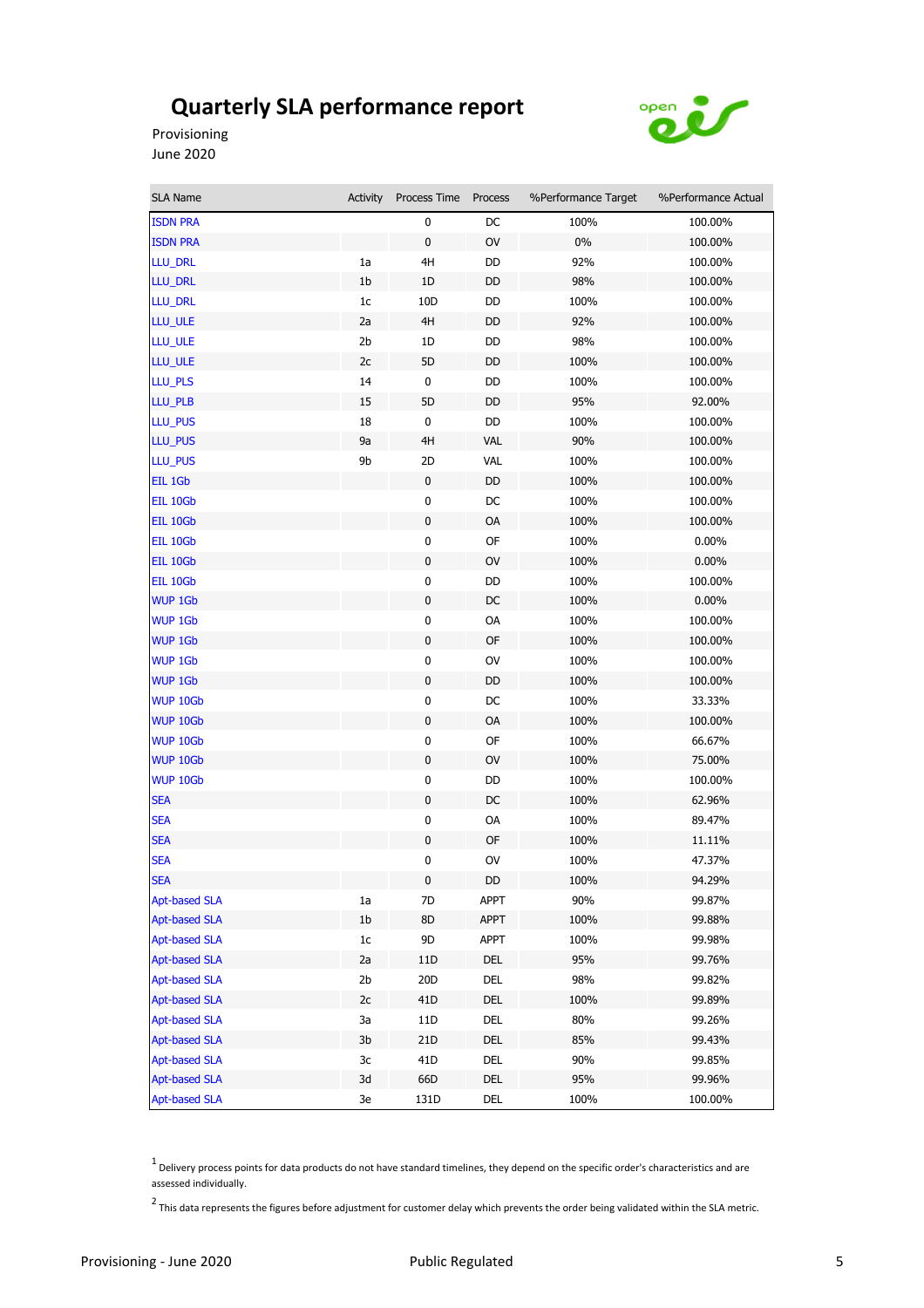

Assurance April 2020

| <b>SLA Name</b>             | Activity        | Process Time Process |              | %Performance Target | %Performance Actual |
|-----------------------------|-----------------|----------------------|--------------|---------------------|---------------------|
| <b>ISDN-PRA</b>             | $\mathbf{1}$    | 14H                  | R            | 100%                | 100.00%             |
| <b>Bitstream</b>            | 1a              | 2D                   | R            | 77%                 | 94.89%              |
| Bitstream                   | 1b              | 5D                   | R            | 92%                 | 99.64%              |
| <b>Bitstream</b>            | 1c              | 10D                  | R            | 100%                | 100.00%             |
| <b>Standalone Bitstream</b> | 1a              | 2D                   | R            | 84%                 | 82.40%              |
| <b>Standalone Bitstream</b> | 1 <sub>b</sub>  | 5D                   | R            | 93%                 | 98.28%              |
| <b>Standalone Bitstream</b> | 1 <sub>c</sub>  | 10D                  | R            | 100%                | 99.14%              |
| <b>FTTC SA</b>              | 3.1             | 2D                   | R            | 84%                 | 90.43%              |
| <b>FTTC SA</b>              | 3.2             | 5D                   | R            | 93%                 | 99.05%              |
| <b>FTTC SA</b>              | 3.3             | 10 <sub>D</sub>      | R            | 100%                | 99.93%              |
| FTTH SA                     | 3.4             | 2D                   | R            | 73%                 | 89.00%              |
| <b>FTTH SA</b>              | 3.5             | 5D                   | $\mathsf{R}$ | 92%                 | 99.50%              |
| <b>FTTH SA</b>              | 3.6             | 10D                  | R            | 100%                | 99.75%              |
| <b>FTTC POTS</b>            | 3.7             | 2D                   | R            | 73%                 | 89.94%              |
| <b>FTTC POTS</b>            | 3.8             | 5D                   | R            | 92%                 | 99.26%              |
| <b>FTTC POTS</b>            | 3.9             | 10 <sub>D</sub>      | R            | 100%                | 99.81%              |
| <b>FTTH POTS</b>            | 3.7             | 2D                   | R            | 73%                 | 86.83%              |
| <b>FTTH POTS</b>            | 3.8             | 5D                   | R            | 92%                 | 99.40%              |
| <b>FTTH POTS</b>            | 3.9             | 10D                  | R            | 100%                | 100.00%             |
| 8Hr Premium (ADSL)          | 1a              | 4H                   | R            | 92%                 | 100.00%             |
| 8Hr Premium (FTTC)          | 1a              | 4H                   | R            | 92%                 | 75.00%              |
| <b>Interconnect</b>         | 2 <sub>b</sub>  | 1D                   | R            | 98%                 | 100.00%             |
| WEIL - 1G                   | $\mathbf{1}$    | 1D                   | R            | 100%                | 100.00%             |
| <b>WEIL - 10G</b>           | $\mathbf{1}$    | 1D                   | $\mathsf{R}$ | 100%                | 100.00%             |
| <b>WUP - 1G</b>             | 1               | 1D                   | R            | 100%                | 100.00%             |
| <b>WUP - 10G</b>            | $\mathbf{1}$    | 1D                   | R            | 100%                | 100.00%             |
| <b>WSEA - SEA</b>           | 1               | 1D                   | R            | 100%                | 100.00%             |
| <b>Line Share</b>           | 27a             | 2D                   | R            | 84%                 | 100.00%             |
| <b>Line Share</b>           | 27 <sub>b</sub> | 5D                   | R            | 93%                 | 100.00%             |
| <b>Line Share</b>           | 27c             | 10D                  | R            | 100%                | 100.00%             |
| ULMP (LT)                   | 27a             | 2D                   | R            | 84%                 | 100.00%             |
| ULMP (LT)                   | 27 <sub>b</sub> | 5D                   | R            | 93%                 | 100.00%             |
| ULMP (LT)                   | 27c             | 10D                  | R            | 100%                | 100.00%             |
| ULMP (no-LT)                | 26a             | 2D                   | R            | 84%                 | 66.67%              |
| ULMP (no-LT)                | 26 <sub>b</sub> | 5D                   | R            | 93%                 | 88.89%              |
| ULMP (no-LT)                | 26c             | 10D                  | R            | 100%                | 100.00%             |
| <b>ULMP Premium</b>         | 1               | 6H                   | R            | 100%                | 100.00%             |
| <b>ULMP PR</b>              | $\mathbf 1$     | 1D                   | R            | 90%                 | 100.00%             |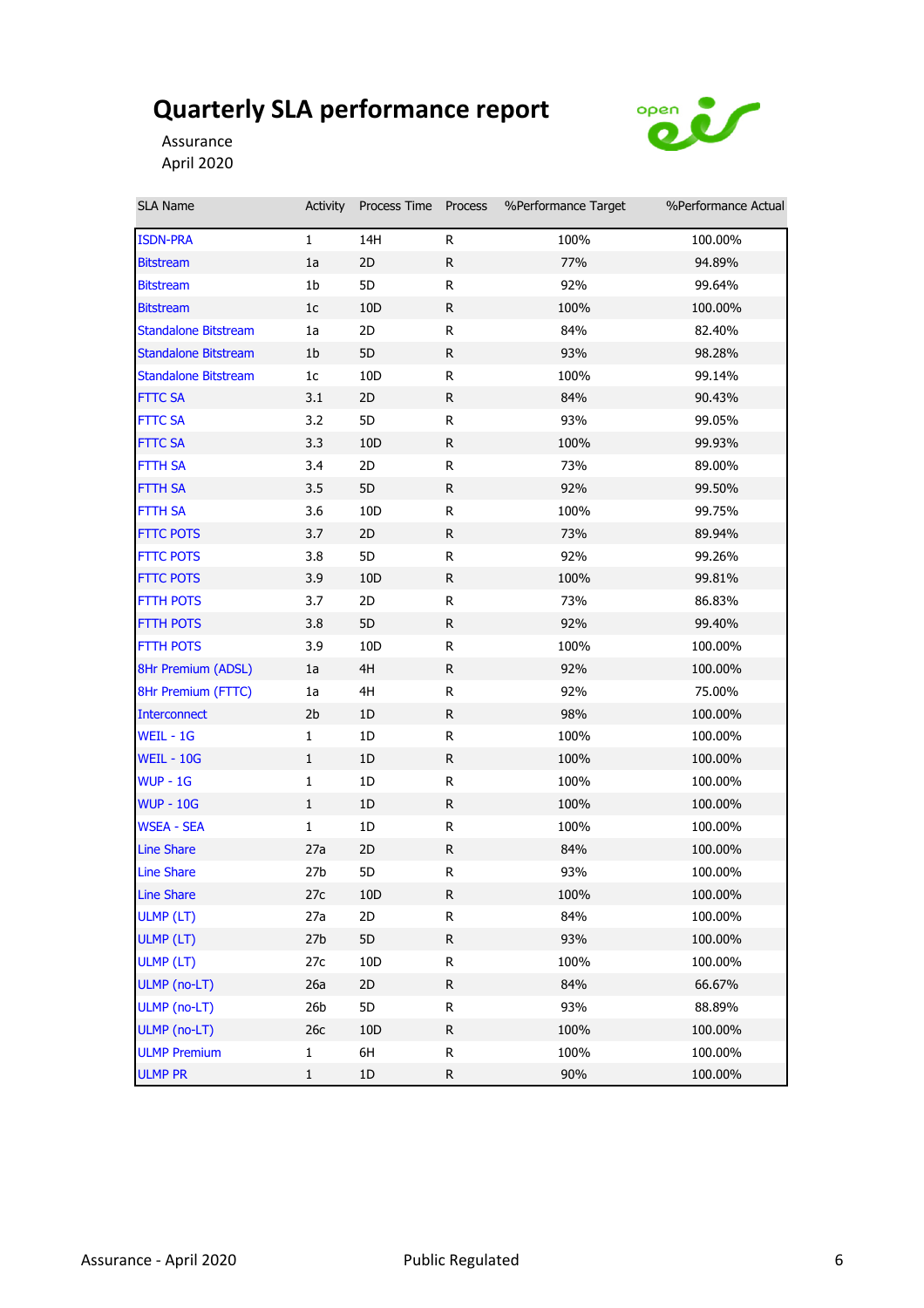

Assurance May 2020

| <b>SLA Name</b>             | Activity        | Process Time Process |              | %Performance Target | %Performance Actual |
|-----------------------------|-----------------|----------------------|--------------|---------------------|---------------------|
| <b>ISDN-PRA</b>             | $\mathbf{1}$    | 14H                  | R            | 100%                | 100.00%             |
| <b>Bitstream</b>            | 1a              | 2D                   | R            | 77%                 | 88.02%              |
| Bitstream                   | 1b              | 5D                   | R            | 92%                 | 97.92%              |
| <b>Bitstream</b>            | 1c              | 10D                  | R            | 100%                | 99.48%              |
| <b>Standalone Bitstream</b> | 1a              | 2D                   | R            | 84%                 | 86.73%              |
| <b>Standalone Bitstream</b> | 1 <sub>b</sub>  | 5D                   | R            | 93%                 | 97.79%              |
| <b>Standalone Bitstream</b> | 1 <sub>c</sub>  | 10D                  | R            | 100%                | 99.12%              |
| <b>FTTC SA</b>              | 3.1             | 2D                   | R            | 84%                 | 89.64%              |
| <b>FTTC SA</b>              | 3.2             | 5D                   | R            | 93%                 | 99.08%              |
| <b>FTTC SA</b>              | 3.3             | 10 <sub>D</sub>      | R            | 100%                | 99.87%              |
| FTTH SA                     | 3.4             | 2D                   | R            | 73%                 | 88.10%              |
| <b>FTTH SA</b>              | 3.5             | 5D                   | $\mathsf{R}$ | 92%                 | 98.61%              |
| <b>FTTH SA</b>              | 3.6             | 10D                  | R            | 100%                | 99.21%              |
| <b>FTTC POTS</b>            | 3.7             | 2D                   | R            | 73%                 | 91.03%              |
| <b>FTTC POTS</b>            | 3.8             | 5D                   | R            | 92%                 | 98.50%              |
| <b>FTTC POTS</b>            | 3.9             | 10 <sub>D</sub>      | R            | 100%                | 99.83%              |
| <b>FTTH POTS</b>            | 3.7             | 2D                   | R            | 73%                 | 92.64%              |
| <b>FTTH POTS</b>            | 3.8             | 5D                   | R            | 92%                 | 100.00%             |
| <b>FTTH POTS</b>            | 3.9             | 10D                  | R            | 100%                | 100.00%             |
| 8Hr Premium (ADSL)          | 1a              | 4H                   | R            | 92%                 | 100.00%             |
| 8Hr Premium (FTTC)          | 1a              | 4H                   | R            | 92%                 | 100.00%             |
| <b>Interconnect</b>         | 2 <sub>b</sub>  | 1D                   | R            | 98%                 | 100.00%             |
| WEIL - 1G                   | $\mathbf{1}$    | 1D                   | R            | 100%                | 100.00%             |
| <b>WEIL - 10G</b>           | $\mathbf{1}$    | 1D                   | $\mathsf{R}$ | 100%                | 100.00%             |
| <b>WUP - 1G</b>             | 1               | 1D                   | R            | 100%                | 100.00%             |
| <b>WUP - 10G</b>            | $\mathbf{1}$    | 1D                   | R            | 100%                | 100.00%             |
| <b>WSEA - SEA</b>           | 1               | 1D                   | R            | 100%                | 100.00%             |
| <b>Line Share</b>           | 27a             | 2D                   | R            | 84%                 | 90.00%              |
| <b>Line Share</b>           | 27 <sub>b</sub> | 5D                   | R            | 93%                 | 100.00%             |
| <b>Line Share</b>           | 27c             | 10D                  | R            | 100%                | 100.00%             |
| ULMP (LT)                   | 27a             | 2D                   | R            | 84%                 | 100.00%             |
| ULMP (LT)                   | 27 <sub>b</sub> | 5D                   | R            | 93%                 | 100.00%             |
| ULMP (LT)                   | 27c             | 10D                  | R            | 100%                | 100.00%             |
| ULMP (no-LT)                | 26a             | 2D                   | R            | 84%                 | 100.00%             |
| ULMP (no-LT)                | 26 <sub>b</sub> | 5D                   | R            | 93%                 | 100.00%             |
| ULMP (no-LT)                | 26c             | 10D                  | R            | 100%                | 100.00%             |
| <b>ULMP Premium</b>         | 1               | 6H                   | R            | 100%                | 100.00%             |
| <b>ULMP PR</b>              | $\mathbf 1$     | 1D                   | R            | 90%                 | 100.00%             |